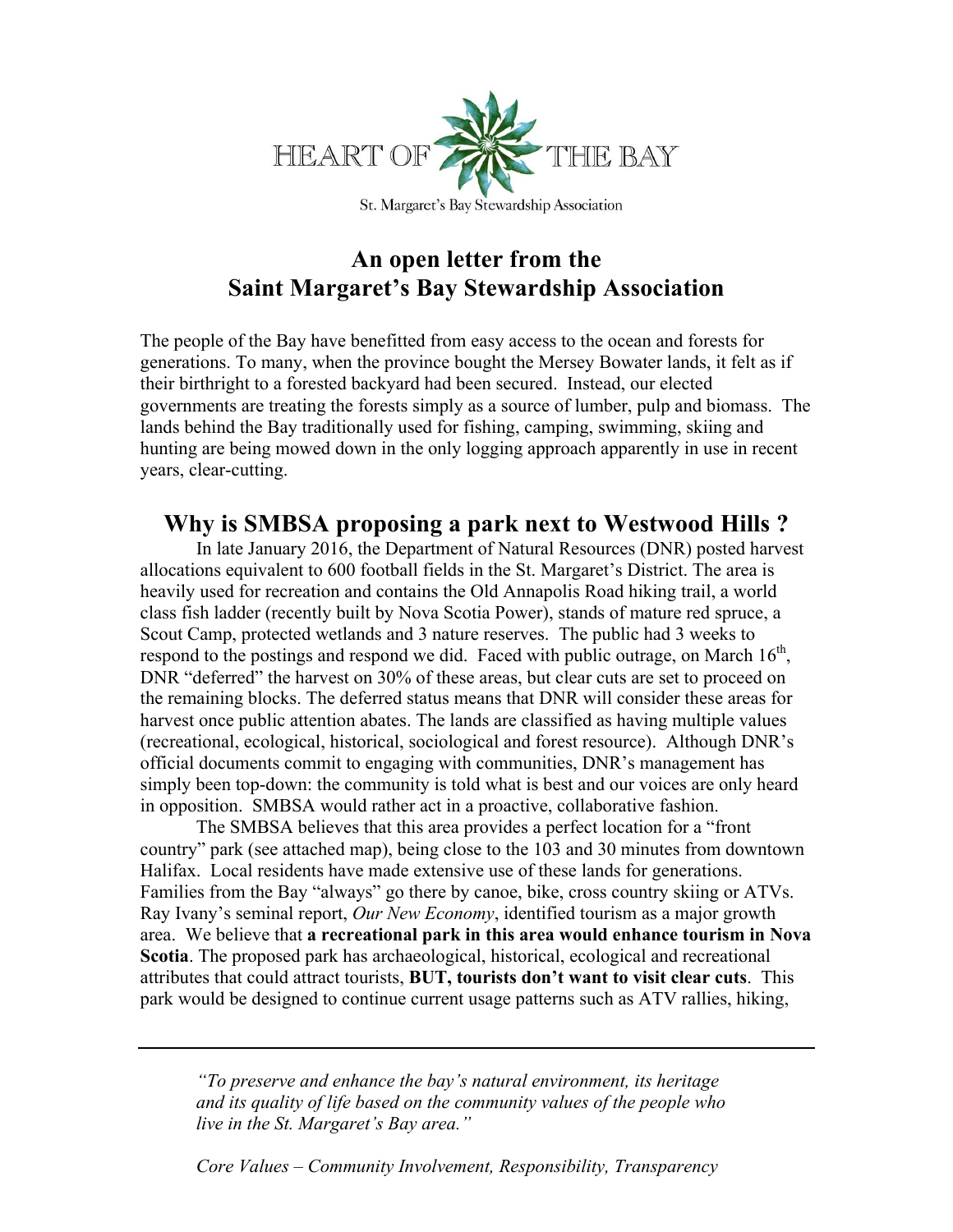fishing, and camping. The use of camps on Island Lake would continue. With the view of preserving this excellent recreational area, we are planning the park with other community groups that share our desire to preserve the heritage and quality of life in the St. Margaret's Bay area. Clearly this area's attractive features would be lost if the harvest blocks within the proposed park were clear-cut. Finally, while in the rest of Nova Scotia, 30% of crown land is protected or in parks, within the former Mersey lands in the St. Margaret's district there are **no parks** and less than 10% of the land is protected.

The St. Margaret's Bay community has worked hard to try to help manage the St. Margaret's district forests. In 2013, efforts by the people of St. Margaret's Bay to establish a Community Forest received backing from Halifax's mayor and councillors, from 60 prominent NGO's and community organisations, and from hundreds of residents, but the proposal was rejected. More recent efforts to participate in the management of this forest were marginalized. As we see it, DNR manages these public lands solely for extractable resources such as biomass and aggregate, even though these lands are classified as having multiple values. We have asked DNR to collaborate with communities, but our requests have fallen on deaf ears.

Given this impasse, the SMBSA is appealing directly to our elected officials to stop the clear-cuts (and any other logging) within the proposed park. Now, we are asking you, the people of the Bay, to champion our proposal for a park that will allow multiple uses of these lands by current and future generations. Our proposed park encompasses approximately 3000 ha, along the watershed north of the water towers next to the 103 and surrounds most of Sandy Lake and Island Lake. SMBSA considers a park to be the highest and best use of these lands. Clearly many details of such a park remain to be established, but the basic need is clear. This park would recognize and protect established patterns of extensive recreational use.

For more information about the proposal and for access to names and emails of people to contact about this park proposal please go to SMBSA's website at: http://www.heartofthebay.ca

*"To preserve and enhance the bay's natural environment, its heritage and its quality of life based on the community values of the people who live in the St. Margaret's Bay area."*

*Core Values – Community Involvement, Responsibility, Transparency*